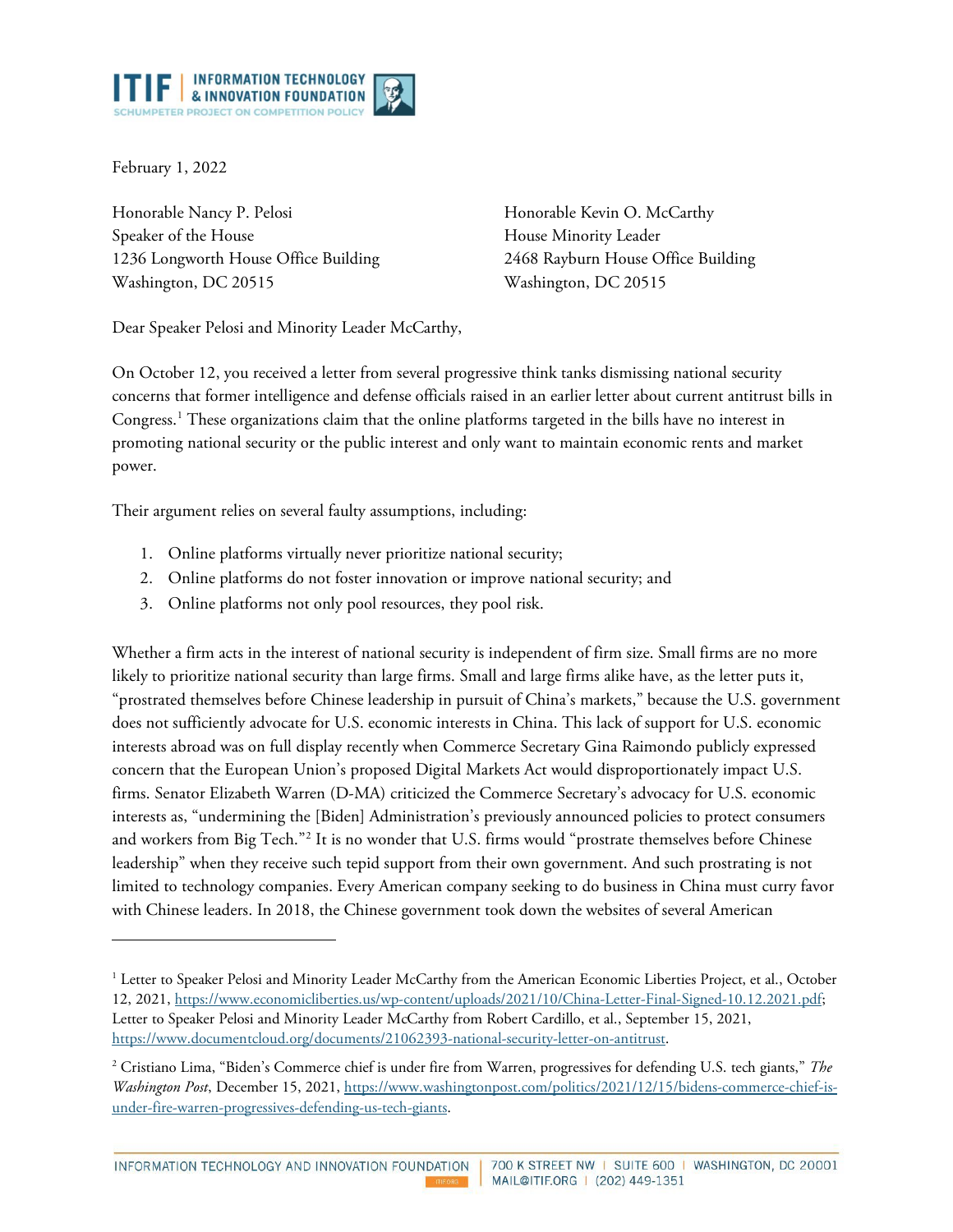companies, including Marriott and Delta Airlines, for recognizing Taiwan and Hong Kong as independent countries.[3](#page-1-0) The American companies' Chinese websites were restored only after they removed the offending material and publicly apologized to the Chinese government. Episodes like this are now the subject of scorn from progressives and Neo-Brandeisians. But since when is it in the U.S. economic interest to castigate U.S. companies for seeking overseas markets, which result in more jobs here at home?

Online platforms spur innovation. It is simply not true to claim without evidence that "our tech monopolies are impeding innovation." The largest U.S. technology companies are leading global R&D spending. In a European Union study of R&D investment by the top 2,500 firms globally, five U.S. superstar firms (Alphabet, Amazon, Apple, Meta, and Microsoft) make up half of the top 10. [4](#page-1-1) In 2020, their combined R&D expenditures of \$128 billion exceeded R&D spending by all Japanese firms and comprised two-thirds of R&D spending by all EU firms in the top 2,[5](#page-1-2)00.<sup>5</sup> These five firms' R&D expenditures were more than a third of all Chinese R&D spending—private and public combined. [6](#page-1-3) To say that this massive investment in the future is impeding innovation should win an award for disinformation. Moreover, the relationship between competition and innovation is more complex than the authors from the American Economic Liberties Project, et al., suggest in their letter. Innovation depends both on the competitive forces in an industry and on technological leadership. [7](#page-1-4) When firms are "neck-in-neck" with other firms for technological leadership, increased competition can spur them to innovate more to escape competition. But when an industry is characterized by technology leaders and followers, increased competition can dampen the drive to innovate because the rewards to becoming the technology leader (i.e., profits) are reduced by the higher degree of competition. In the United States, where industries may more closely resemble the technology leader/follower model, having fewer firms can drive innovation.<sup>[8](#page-1-5)</sup>

An appropriate response to the recognition that, "the Chinese state will direct their [monopolies'] research and production, and help them undercut foreign firms," is not to hobble domestic technology companies.

<span id="page-1-0"></span><sup>&</sup>lt;sup>3</sup> Tara Francis Chan, "'Economic blackmail': Zara, Qantas, Marriott and Delta Air Lines reverse position on Taiwan for fear of angering China," *Business Insider*, January 17, 2018, [https://www.businessinsider.com/zara-marriott-qantas](https://www.businessinsider.com/zara-marriott-qantas-apologized-to-china-listing-taiwan-as-country-2018-1)[apologized-to-china-listing-taiwan-as-country-2018-1.](https://www.businessinsider.com/zara-marriott-qantas-apologized-to-china-listing-taiwan-as-country-2018-1)

<span id="page-1-1"></span><sup>4</sup> European Commission, "2021 EU Industrial R&D Investment Scoreboard remains robust in ICT, health and green sectors," news release, December 17, 2021, [https://ec.europa.eu/commission/presscorner/detail/en/IP\\_21\\_6599.](https://ec.europa.eu/commission/presscorner/detail/en/IP_21_6599)

<span id="page-1-2"></span><sup>5</sup> Prableen Bajpai, "Which Companies Spend the Most in Research and Development (R&D)?" *Nasdaq*, June 21, 2021, [https://www.nasdaq.com/articles/which-companies-spend-the-most-in-research-and-development-rd-2021-06-21.](https://www.nasdaq.com/articles/which-companies-spend-the-most-in-research-and-development-rd-2021-06-21)

<span id="page-1-3"></span><sup>6</sup> Arjun Kharpal, "China spending on research and development to rise 7% per year in push for major tech breakthroughs," CNBC, March 5, 2021, [https://www.cnbc.com/2021/03/05/china-to-boost-research-and-development](https://www.cnbc.com/2021/03/05/china-to-boost-research-and-development-spend-in-push-for-tech-breakthroughs.html)[spend-in-push-for-tech-breakthroughs.html.](https://www.cnbc.com/2021/03/05/china-to-boost-research-and-development-spend-in-push-for-tech-breakthroughs.html)

<span id="page-1-4"></span><sup>7</sup> Philippe Aghion, et al., "Competition and Innovation: An Inverted-U Relationship," *The Quarterly Journal of Economics* 120, no. 2 (2005): 701–28[. http://www.jstor.org/stable/25098750.](http://www.jstor.org/stable/25098750)

<span id="page-1-5"></span><sup>8</sup> Aamir Rafique Hashmi, "Competition and Innovation: The Inverted-U Relationship Revisited," *The Review of Economics and Statistics* 95, no. 5 (2013): 1653–68. [http://www.jstor.org/stable/43554853.](http://www.jstor.org/stable/43554853)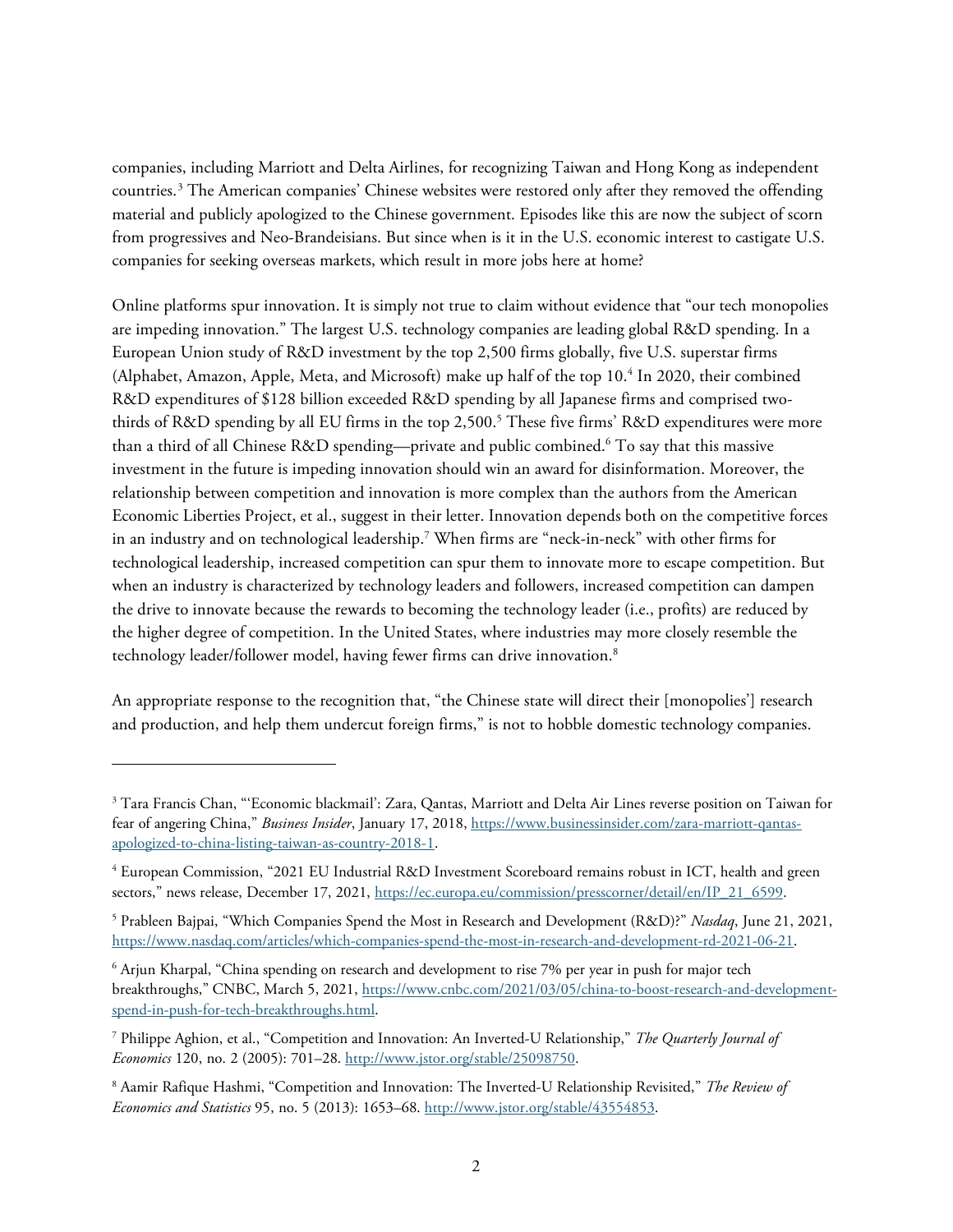Undermining U.S. firms by reducing their scale and their ability to appropriate the value of their intellectual property and earn revenue will make them less effective competitors against Chinese state-supported monopolies. U.S. history is replete with examples of aggressive antitrust enforcement against innovative firms spawning formidable foreign competitors who later come to dominate U.S. markets. Antitrust actions against RCA and Xerox led to Japanese dominance in televisions and copy machines while action against AT&T contributed to the rise of the European telecommunication giants.<sup>[9](#page-2-0)</sup>

That the largest U.S. technology companies are attractive targets for Chinese hackers does not mean smaller firms or firms outside of the tech industry are any less vulnerable. The largest cybersecurity attacks last year included targets from a wide variety of industries, including petroleum pipelines, meatpacking, and professional basketball.<sup>[10](#page-2-1)</sup> The only technology firm in the top 15 largest attacks was Microsoft. Furthermore, shrinking the size of U.S. technology companies will only increase our vulnerability to Chinese attacks by driving consumers to adopt Chinese products. The product offerings of the companies targeted by Congress exhibit strong network effects. Meta's Facebook social network and Microsoft's Xbox video gaming platform are attractive to consumers in part because of the large number of other consumers using these products. Unwarranted, aggressive antitrust enforcement degrading digital products will lead consumers to adopt rival Chinese products such as TikTok or WeChat or products of smaller U.S. companies with fewer resources to devote to cybersecurity, thus providing China with greater and direct access to U.S consumer data.

Finally, the five U.S. superstar firms that are subject to the recent antitrust bills make investments that directly support national security. A recent report by the National Security Commission on Artificial Intelligence notes that, "a new warfighting paradigm is emerging because of AI" and that "advantage will be determined by the amount and quality of a military's data, the algorithms it develops, the AI-enabled networks it connects, the AI-enabled weapons it fields, and the AI-enabled operating concepts it embraces to create new ways of war."[11](#page-2-2) The companies that the progressive think tanks' letter demonize have developed, and continue to develop, the vast cloud computing infrastructure that leading-edge research in AI requires.<sup>[12](#page-2-3)</sup> "Amazon, Microsoft and Google in aggregate are typically investing over \$25 billion in capex per quarter, much of which is going towards building and equipping their fleet of over 340 hyperscale data centers."<sup>[13](#page-2-4)</sup> Moreover,

<span id="page-2-0"></span><sup>9</sup> Robert D. Atkinson, "Antitrust Can Hurt U.S. Competitiveness," *The Wall Street Journal*, July 5, 2021, [https://www.wsj.com/articles/antitrust-can-hurt-u-s-competitiveness-11625520340.](https://www.wsj.com/articles/antitrust-can-hurt-u-s-competitiveness-11625520340)

<span id="page-2-1"></span><sup>10</sup> Shanika Wickramasinghe, "15 Biggest Cybersecurity Attacks in 2021," *Privacy Affairs*, November 23, 2021, [https://www.privacyaffairs.com/cybersecurity-attacks-in-2021.](https://www.privacyaffairs.com/cybersecurity-attacks-in-2021/)

<span id="page-2-2"></span><sup>&</sup>lt;sup>11</sup> National Security Commission on Artificial Intelligence, Final Report, March 1, 2021[, https://reports.nscai.gov/final](https://reports.nscai.gov/final-report/table-of-contents/)[report/table-of-contents.](https://reports.nscai.gov/final-report/table-of-contents/)

<span id="page-2-3"></span><sup>12</sup> Jon Markman, "Big Tech Is Making A Massive Bet On AI … Here's How Investors Can, Too" *Forbes*, October 26, 2019, [https://www.forbes.com/sites/jonmarkman/2019/10/26/big-tech-is-making-a-massive-bet-on-ai--heres-how](https://www.forbes.com/sites/jonmarkman/2019/10/26/big-tech-is-making-a-massive-bet-on-ai--heres-how-investors-can-too/)[investors-can-too.](https://www.forbes.com/sites/jonmarkman/2019/10/26/big-tech-is-making-a-massive-bet-on-ai--heres-how-investors-can-too/)

<span id="page-2-4"></span><sup>13</sup> Ron Miller, "Cloud infrastructure market kept growing in Q2, reaching \$42B," *TechCrunch*, August 2, 2021, [https://techcrunch.com/2021/08/02/cloud-infrastructure-market-kept-growing-in-q2-reaching-42b.](https://techcrunch.com/2021/08/02/cloud-infrastructure-market-kept-growing-in-q2-reaching-42b)